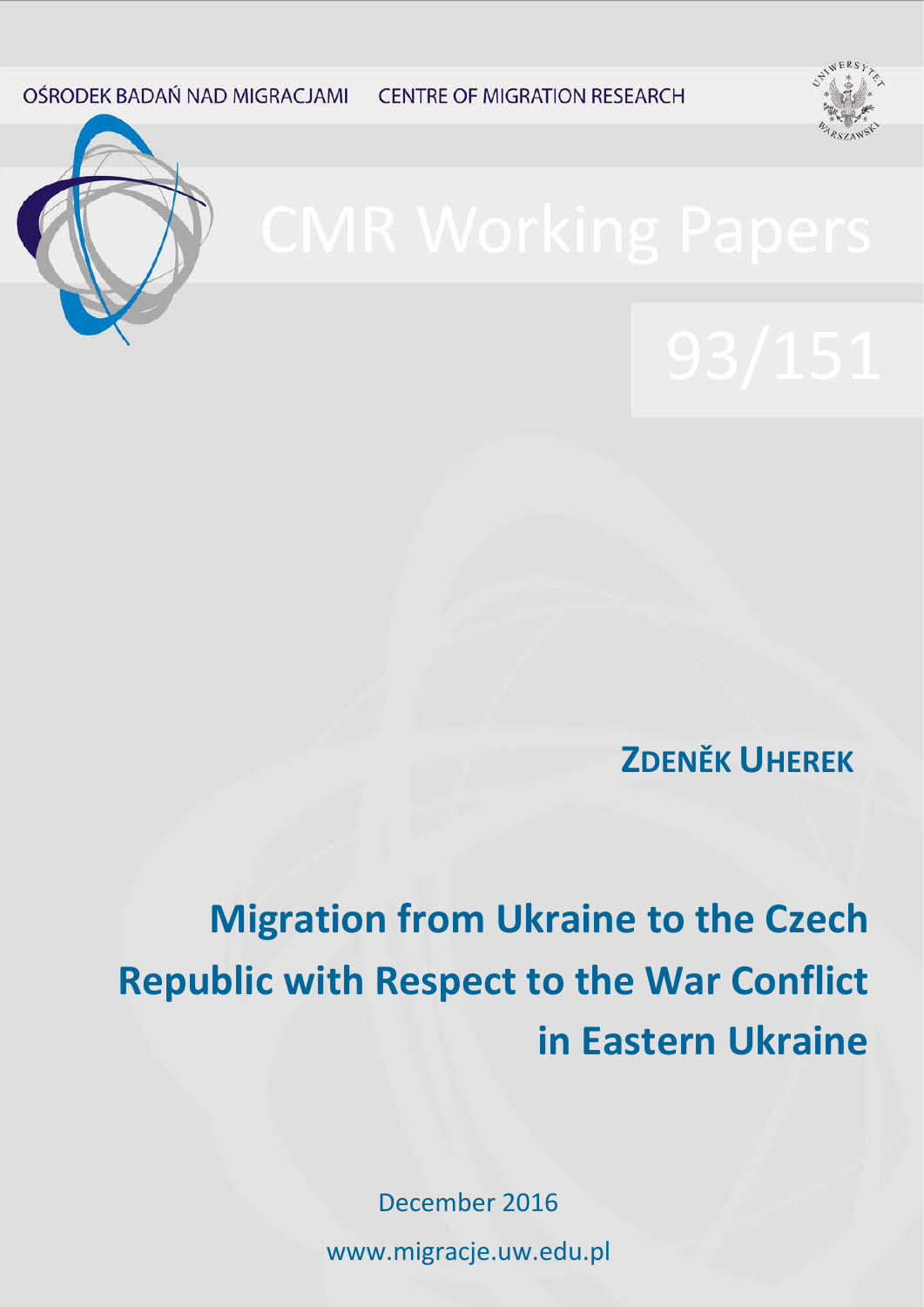**Zdeněk Uherek,** The Institute of Ethnology of the Czech Academy of Sciences, [uherek@eu.cas.cz](mailto:uherek@eu.cas.cz)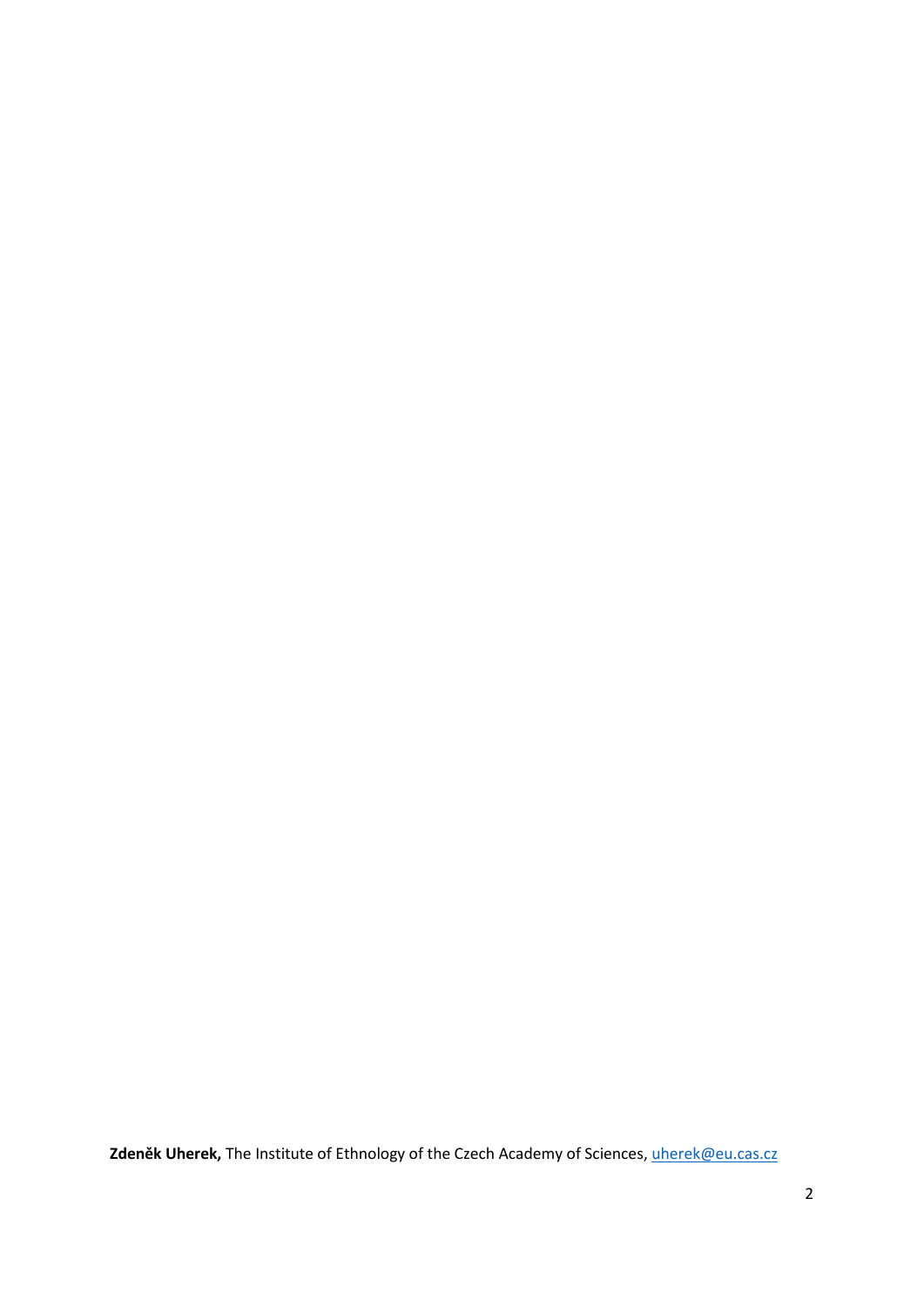## **Abstract**

The paper<sup>[1](#page-2-0)</sup> focuses on changes in migration from Ukraine to the Czech Republic as a result of the war events in East Ukraine especially in 2014–2015. It briefly summarises Ukrainian-Czech migration history and then concentrates upon non-asylum migration with respect to the events in Ukraine since 2014, the area of international protection and the migration of Czech compatriots from Ukraine to the Czech Republic. The article concludes that up to 2016 the armed conflict in Ukraine, despite its seriousness and destabilising consequences, did not distinctly effect changes in the migration situation in the Czech Republic, although the statistical data show increasing interest among Ukrainian citizens in permanent stay permits in the Czech Republic, acquisition of Czech citizenship and refugee status. Since 2015 Czech institutions have also assisted several hundred descendants of 19th-century settlers to Ukraine in moving to the Czech Republic. Despite these developments, at present, the overall numbers of incomers from Ukraine to the Czech Republic are predominantly influenced by economic contexts. Rather than migration, the citizens of Ukraine in the Czech Republic, members of the Ukrainian minority in the Czech Republic and the Czech compatriots in Ukraine reacted to the military situation in the form of social activities. To describe the situation, statistical sources are used in particular, while the paper does not cover short-term and illegal migrations.

**Key words**: Ukraine, Czech Republic, migration, resettlement

## **Abstrakt**

Autor analizuje zmiany w procesach migracyjnych z Ukrainy do Republiki Czeskiej w wyniku konfliktu zbrojnego we wschodniej Ukrainie, koncentrując się w szczególności na latach 2014-2015. Tekst zawiera krótkie podsumowanie ukraińsko-czeskiej historii migracji, a następnie przedstawia ruchy migracyjne o charakterze uchodźczym, poza uchodźczym i osób pochodzenia czeskiego na tle wydarzeń na Ukrainie od 2014 roku. Autor dowodzi, że do 2016 roku konflikt zbrojny na Ukrainie, pomimo swojego znaczenia i destabilizujących skutków, nie zmienił wyraźnie sytuacji migracyjnej w Republice Czeskiej, choć dane statystyczne wykazują coraz większe zainteresowanie obywateli ukraińskich stałymi zezwoleniami na pobyt w tym kraju, nabyciem statusu uchodźcy i czeskiego obywatelstwa. Od 2015 roku państwo czeskie wspiera również obywateli ukraińskich pochodzenia czeskiego (potomków osadników, którzy w XIX wieku osiedlili się na Ukrainie) w przemieszczeniu się do Republiki Czeskiej. Pomimo zmian politycznych, w chwili obecnej migracje Ukraińców do Czech mają głównie charakter ekonomiczny. Dodatkowo, reakcją na konflikt militarny obywateli Ukrainy mieszkających w Republice Czeskiej, członków mniejszości ukraińskiej i Ukraińców pochodzenia czeskiego na Ukrainie była aktywna działalność społeczna i pomocowa. Tekst opiera się przede wszystkim na źródłach statystycznych, nie obejmuje krótkoterminowych przepływów oraz migracji o charakterze nielegalnym.

**Słowa kluczowe**: Ukraina, Republika Czeska, migracja, przesiedlenie

<span id="page-2-0"></span> $\frac{1}{1}$ <sup>1</sup>This paper was written with the financial support of the IVF Standard Grant titled "Cross-border cooperation at the time of crisis on neighbor's soil" (No. 21510578) as well as the institutional support of Institute of Ethnology of the Czech Academy of Sciences (RVO 68378078).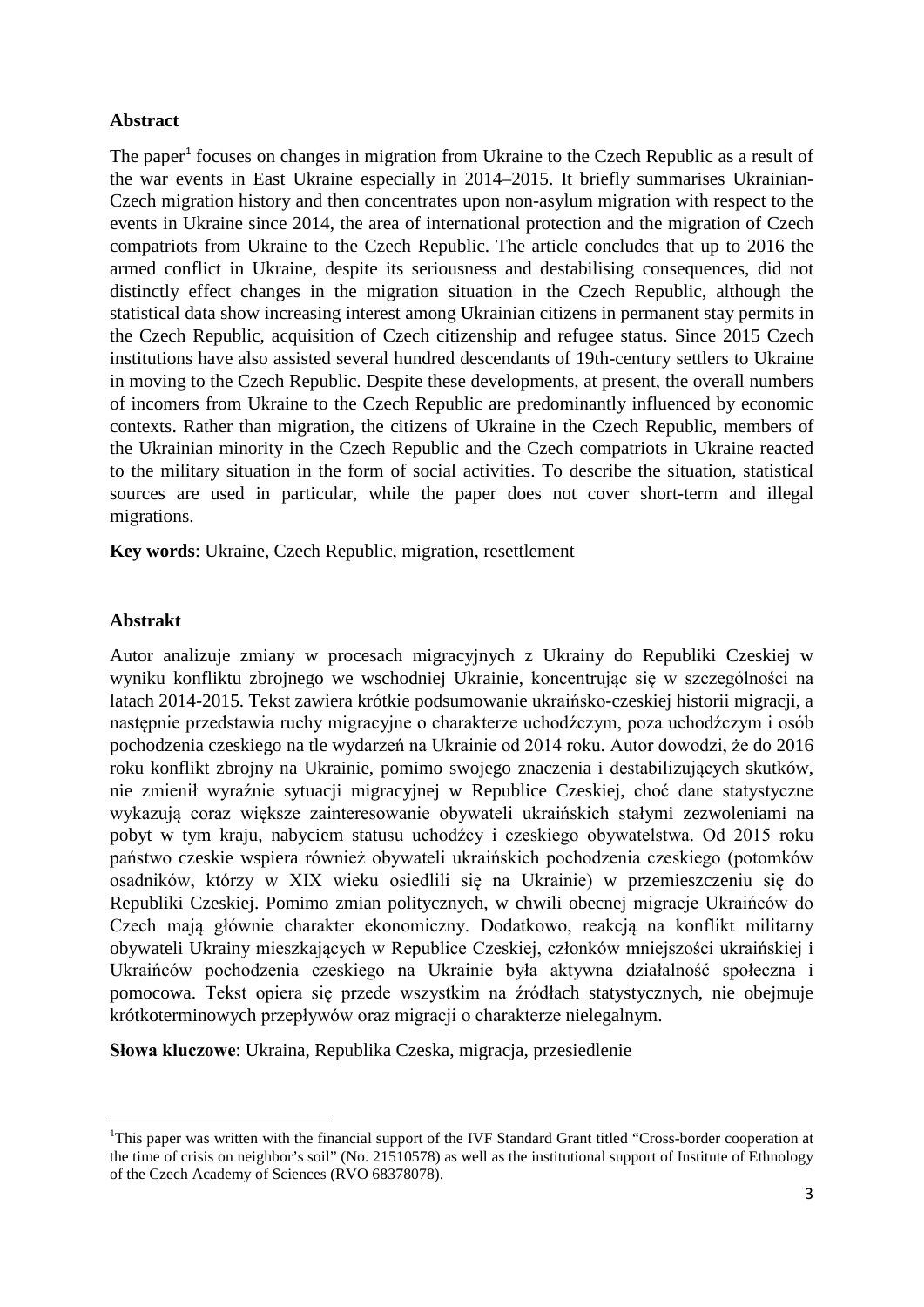# **Table of contents**

| 1. The Czech Republic and migration ties with Ukraine in the long-term perspective 5        |
|---------------------------------------------------------------------------------------------|
| 2. The Czech Republic and Ukraine in the area of non-asylum migration with respect to the   |
|                                                                                             |
|                                                                                             |
| 4. Applications for international protection in the Czech Republic by Ukrainian citizens 10 |
|                                                                                             |
|                                                                                             |
|                                                                                             |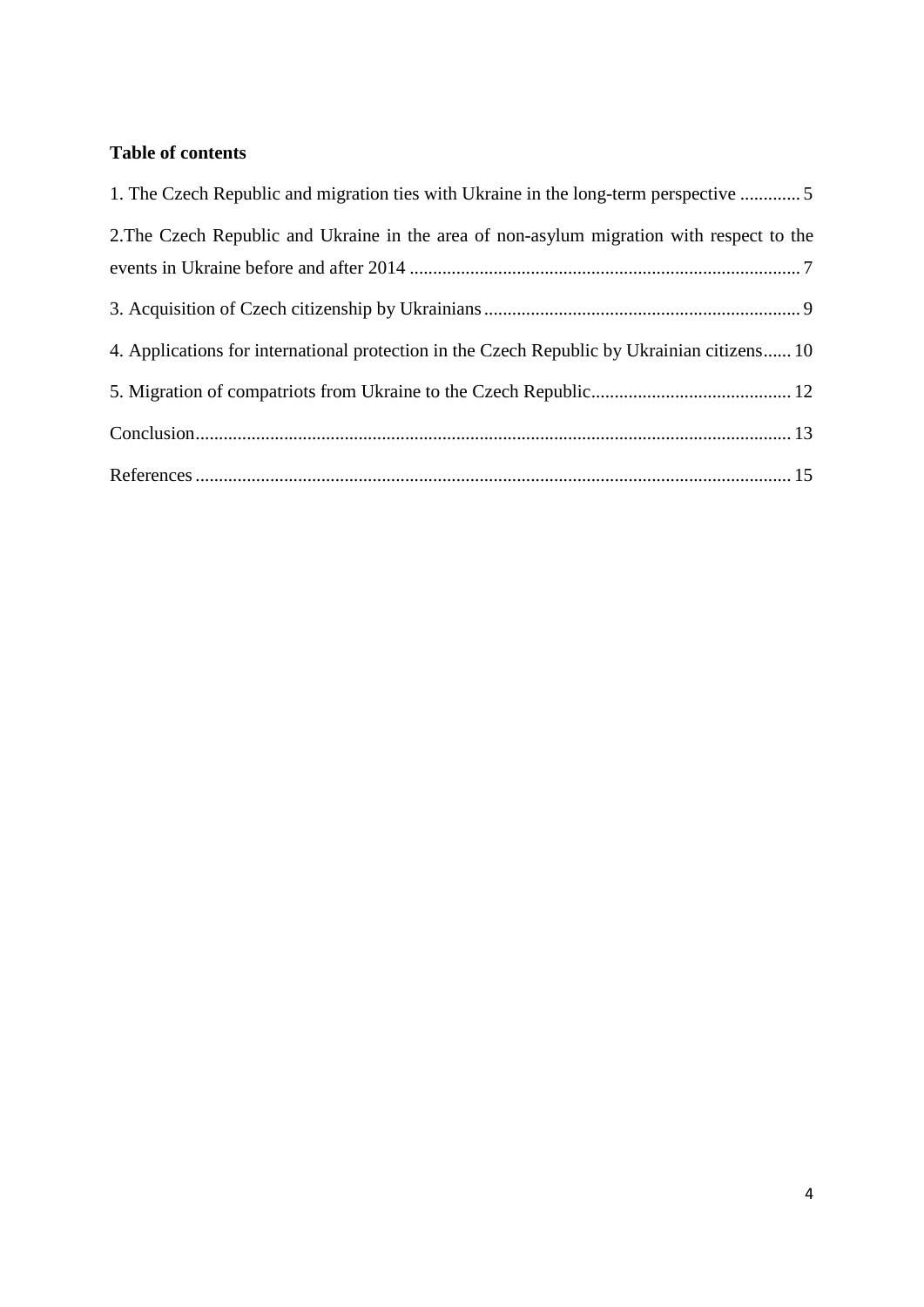## <span id="page-4-0"></span>**1. The Czech Republic and migration ties with Ukraine in the long-term perspective**

The Czech Republic does not directly neighbour Ukraine, but it is a significant target destination of Ukrainian migration. Since the beginning of the 1990s, the citizens of Ukraine have been the largest group of foreigners with long-term and later permanent residence on the territory of the Czech Republic. As of 31 December 2015, a total of 105,614 citizens of Ukraine are long-term and permanent residents in the Czech Republic, and Ukrainians comprise a total of 24 percent of all the foreigners with permits for long-term and permanent residence there.<sup>[2](#page-4-1)</sup> Regarding the population in the Czech Republic, the citizens of Ukraine currently comprise almost 1 percent of the people living on its territory. This makes the Czech Republic one of the states where the citizens of Ukraine form a higher concentration.

In the Czech Republic the citizens of Ukraine together with Slovaks are the most numerous members of foreign states who acquire Czech citizenship, and every year the number of Czech citizens of Ukrainian origin also increases.<sup>[3](#page-4-2)</sup> The citizens of Ukraine also frequently enter into mixed marriages with Czech citizens (Uherek et al., 2008a). We can therefore conclude that there are long-term ties between Ukraine and the Czech Republic and a number of people in the Czech Republic have transnational contacts with this country.

The core of the migration from Ukraine to the Czech Republic comprises labour migration. Besides that, migration for the purpose of reuniting families occupies a significant position, the importance of which has increased since the beginning of the 21st century (Uherek et al. 2008a). Particularly until the period of the economic crisis at the end of the first decade of the 21st century, the Czech Republic treated Ukraine as a reservoir of an inexpensive flexible labour force. The Czech Republic especially attracted employees for unqualified positions, but also, albeit rarely, for skilled jobs (the level of over-qualification was as high as 22 percent, although this also affects other foreign communities) (Leontiyeva 2014). Migration in terms of long-term residence predominated, i.e. with visas over 90 days and with the assumption that the bearer of this status would remain on the territory of the Czech Republic for a period longer than one year, i.e. the period for which the permit for the purpose of the residence would last (Zákon 326/1999, Sb.: §42). Interest in more long-term settlement in the Czech Republic was demonstrated only by a section of the immigrants, while on the other hand a significant proportion manifested a tendency to improve their economic status in Ukraine (Uherek et al. 2008b; Janská 2015).

The strategy of the Ukrainian workforce began to change with the arrival of the economic crisis in the second half of the first decade of the 21st century, which significantly affected construction, manufacturing and other industries where Ukrainians in the Czech Republic frequently found work. The number of people with Ukrainian citizenship then began to decrease significantly in terms of long-term residences, while on the other hand the number of people with permanent residence increased.<sup>[4](#page-4-3)</sup> In 2011 the size of these groups was almost

<span id="page-4-1"></span> $\frac{2}{3}$  Source: Czech Statistical Office.<br> $\frac{3}{3}$  Source: Czech Statistical Office.

<span id="page-4-3"></span><span id="page-4-2"></span> $<sup>4</sup>$  A permit for permanent residence on the territory of the Czech Republic usually assumes uninterrupted</sup> residence in the country for a period of four or five years, a civic clean record and means for the residence. It is also granted to the family members of the asylum seekers, for humanitarian reasons and other reasons specified in Article IV of Act 326/1999 Coll., as later amended. The granting of permanent residence makes residence possible within the Czech Republic without listing the reason for residence and expands the rights of the bearer of this status.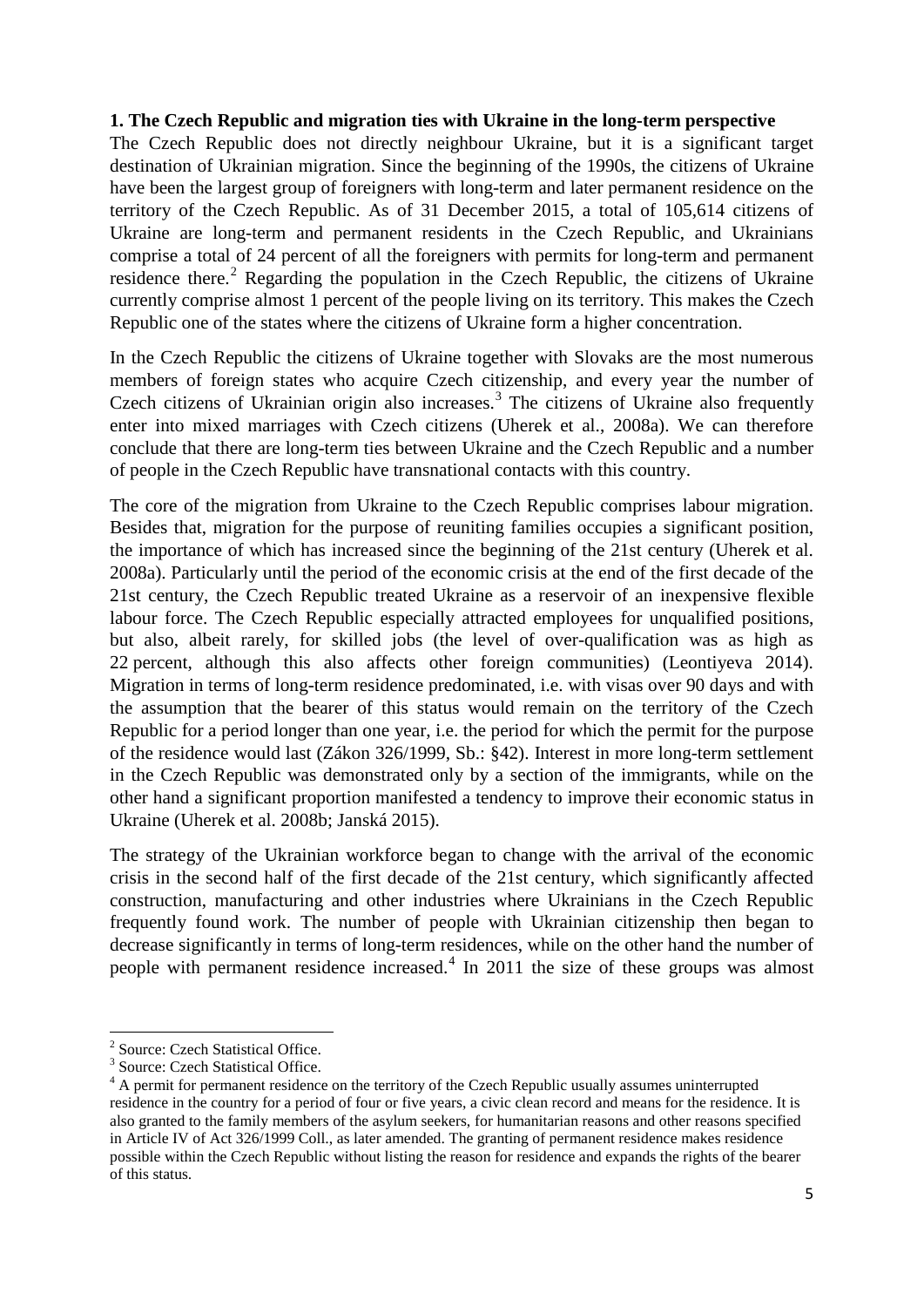equal (Drbohlav & Valenta 2014: 49), with a slight decline in the number of people with Ukrainian citizenship in the Czech Republic.

The long-term migration contacts between the Czech Republic and Ukraine have historical, social and economic causes. Until 1918, the territory of the contemporary Czech Republic and a significant part of Western Ukraine were components of the same state, the Austrian monarchy, and active migration movement was already taking place at that time between the two territories (Uherek et al. 2008b). From 1919 until 1938 part of contemporary Ukraine, socalled Sub-Carpathian Ruthenia, was part of Czechoslovakia, and this fact was accompanied again by extensive bilateral migration movements particularly of experts and of the administrative apparatus from the Czech Lands to Ukraine and less qualified workforce to the Czech Lands. After 1945, when Sub-Carpathian Ruthenia, or Transcarpathian Ukraine, was attached to the Soviet Union, several thousand people were authorised to resettle from Sub-Carpathian Ukraine to the Czech Republic with ties to Czech territory (Vaculík 1997; Uherek et al. 2008b). Although contacts between Ukraine and Czechoslovakia, or the Czech Republic, substantially decreased in 1946–1990 at the level of the spontaneous movement of people, the awareness of migration ties and possible cooperation continued to exist at least in Transcarpathian Ukraine. Minor spontaneous work and business exchanges also took place in 1946–1990 (Uherek et al. 2008b).

A specific role in the formation of migration ties between the territory of the Czech Republic and Ukraine is played by compatriots, the populace of Czech origin within Ukraine, whose predecessors on the territory of then Tsarist Russia immigrated in the second half of the 19th century. Also, after 1945 and subsequently in the first half of the 1990s there was a substantial weakening of this minority with return resettlement to the territory of the contemporary Czechoslovakia and Czech Republic. In the course of the 20th century, approximately 35,000 people emigrated in this way from Ukraine (Valášková et al. 1997). However, even now, roughly 6–10,000 people claiming Czech origin live in Ukraine (MZV ČR 2014) and react to the changing living conditions in both states.

Another specific theme which is a component of the migration system between the Czech Republic and Ukraine is international protection. In 1990 the Czech Republic adopted an act on refugees (Zákon č. 498/1990 Sb.) – "The aim of which was to amend the approach of the state bodies in the procedure on the status of a refugee and the rights and obligations of foreigners who have requested the recognition or have been recognised with the status of a refugee" (Zákon č. 498/1990 Sb.: §1). In 1992 the Czech Republic then ratified the Geneva Convention of 1951 and New York Protocol of 1967 (Haišman & Trombík 1998). By 1990 a total of 1,602 people had requested international protection (MVČR 2015: 2). Since the creation of the legal norms for asylum claimants, citizens of Ukraine have been among applicants for international protection and also among the most frequently rejected applicants for the reason of non-fulfilment of the legal conditions for its provision. However, a small proportion of the applicants from Ukraine were provided with international protection even before 2014, and recognised refugees from Ukraine also subsequently acquired citizenship of the Czech Republic.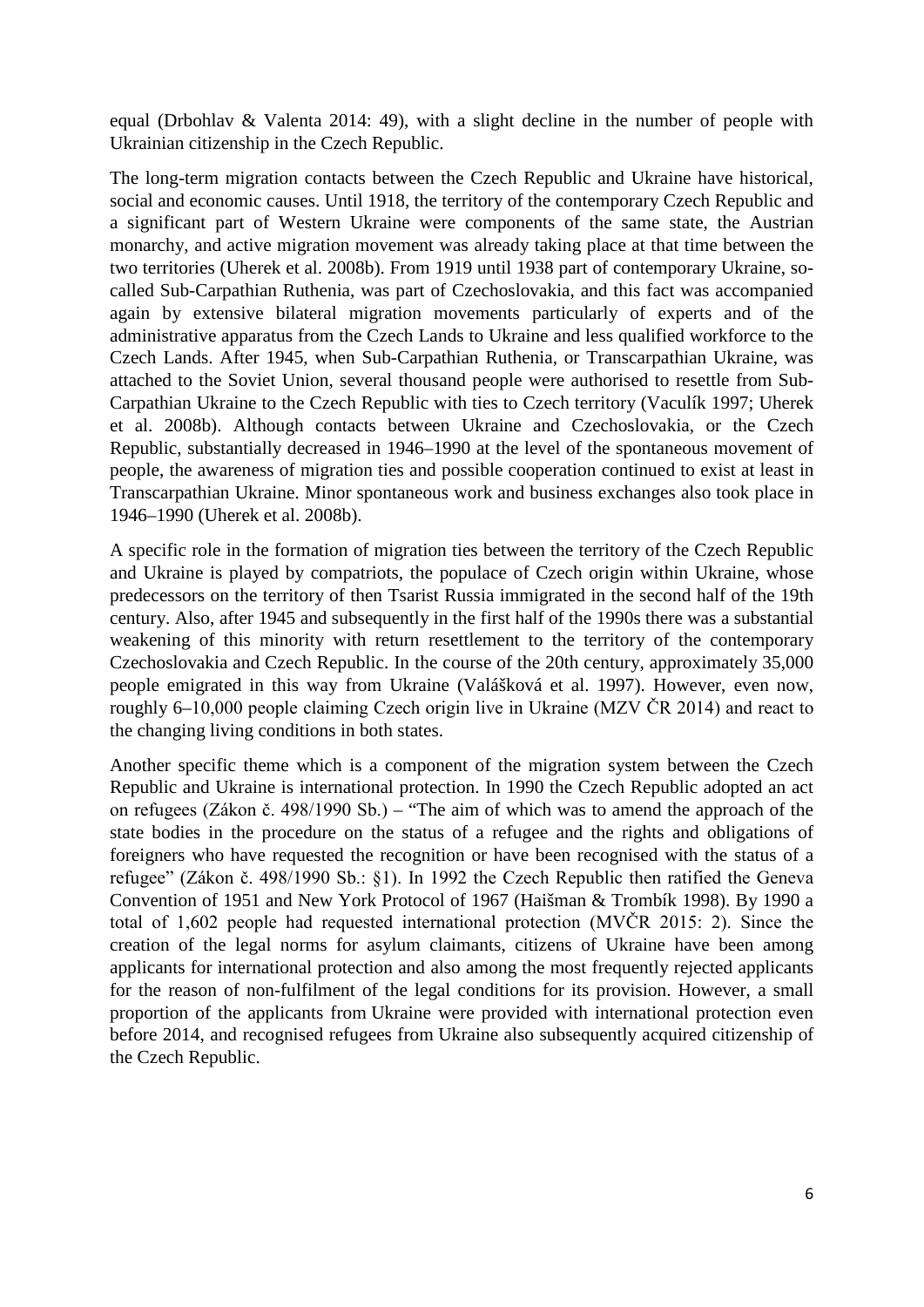#### <span id="page-6-0"></span>**2.The Czech Republic and Ukraine in the area of non-asylum migration with respect to the events in Ukraine before and after 2014**

To date only a few academic texts have been published contextualising the dynamics of recent processes in Ukraine. As the initial experience reflecting migration issues was publicised already in 2014 in *Central and Eastern European Migration Review*, the guest editor Yana Leontiyeva correctly noted that "preparation of this monothematic issue started before Ukraine's Maidan protests of late 2013. Therefore, the articles presented here pay only limited attention to the changing current economic, political and social situation, factors that are likely to influence Ukrainian migration patterns both domestically and internationally" (Leontiyeva 2014a: 6). A year after, despite the substantial migration movements caused by the Ukrainian conflict, an increase in immigrants from Ukraine had been observed only in several states. In 2015 Marta Jaroszewicz correctly noted that in the Czech Republic the number of Ukrainian migrants remained stable (Jaroszewicz 2015).

Although the situation in the south of Ukraine is critical and unstable to this day (UNHCR 2016), this is reflected in the dynamics of the migration system between the Czech Republic and Ukraine only in some areas. The total number of citizens of Ukraine in the Czech Republic did not dramatically increase as a result of the war events. In the area of long-term and permanent residences, we can rather observe a stagnation in the total number of Ukrainian citizens. This points not to development influenced by war events but to the situation in the labour market in the Czech Republic, where the revival of the economy in areas where Ukrainian employees found employment took place rather slowly. The work and financial conditions of employment in the Czech Republic have also not changed significantly, and so not all of the population of Ukraine see them as advantageous. In the pre-crisis period, we recorded opinions of our respondents in Ukraine stating that work stays in the Czech Republic are becoming ever less lucrative, and that it is necessary to look for rather longer-term work to be able to cover the costs associated with such a stay (Uherek et al. 2008b). Whereas in 2009 the number of Ukrainians undertaking permanent and long-term residences culminated at a figure of 131,932 people, by 2010 their number had gradually dropped to 104,156 and the percentage in the total number of foreigners in the residence formats in question progressively began to decrease. The numbers of foreigners from the individual countries reflect not only economic development in the Czech Republic as a whole, but also changes in the demand for a certain type of employees and professions (Uherek 2009). In areas like construction, manufacturing or agriculture, where a less qualified labour force is employed, the reduction in production was most significant.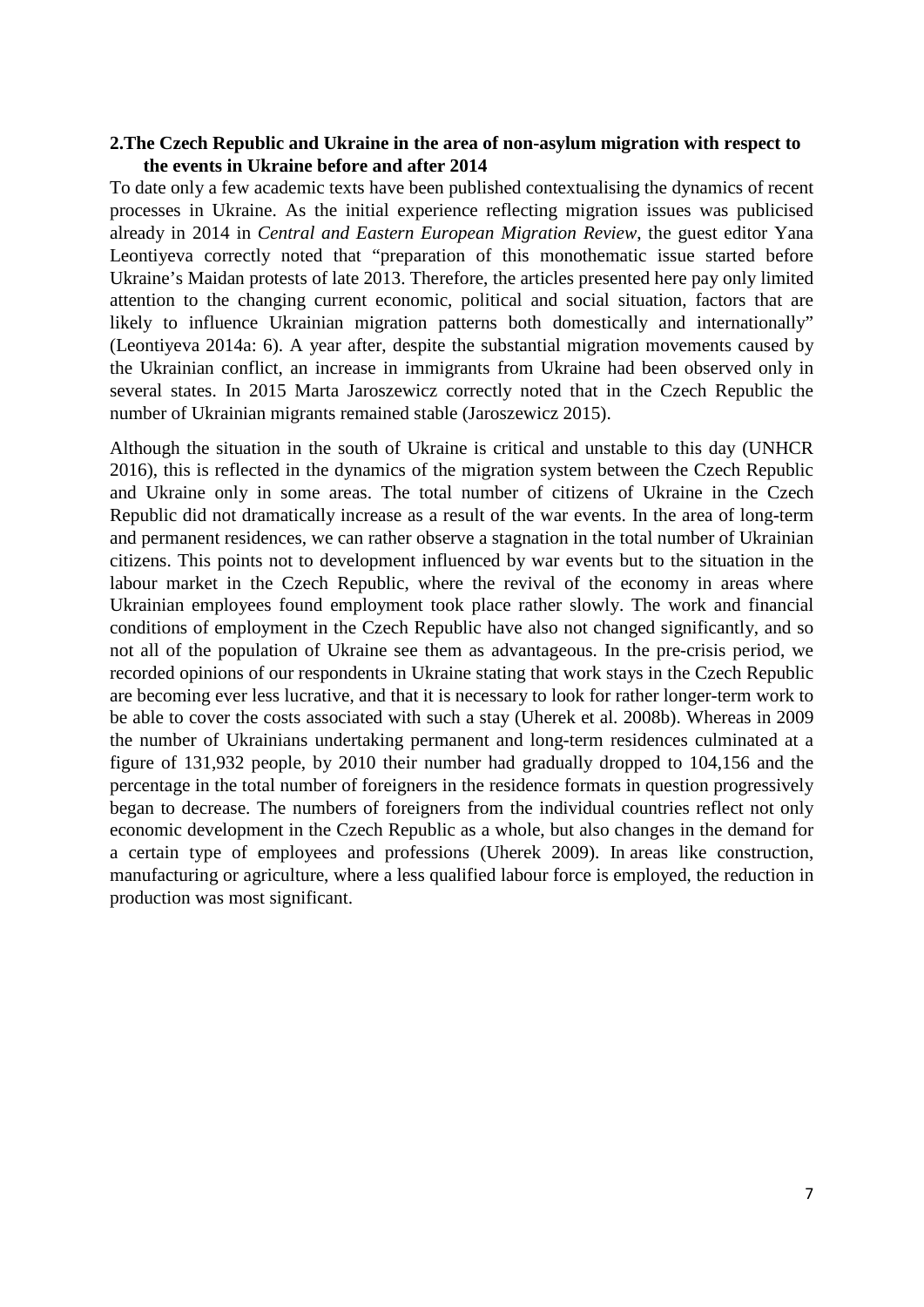**Figure 1. GDP in current prices**



Source: Czech Statistical Office

The drop in the number of Ukrainians in the Czech Republic stopped only in 2015, increasing to 105,614 persons with long-term and permanent residence.

Whereas the total numbers of Ukrainians on the territory of the Czech Republic has not shown a distinct movement, the structure of the residence statuses has changed. As we observed in the course of the oil crisis in the Western states in the 1970s (Castles & Miller 1993), also in the case of Ukrainian migration to the Czech Republic the crisis situation led to efforts of foreign employees to stabilise their position in the target country and create such conditions that the possible loss of employment did not threaten their stay there (Castles 1986). Hence in the case of a crisis, a flexible labour force always leaves the target country only partially. Whereas in Germany in the 1970s thanks to the unification of families the crisis meant a growth in the number of foreigners on the territory of the state, in the Czech Republic of the 2010s it rather meant a change in the structure of the stays. While long-terms stays still dominated over permanent residences in 2011, Ukrainian migrants still more clearly prefer permanent residences. This indicates their becoming stabilised in the country and that the majority of Ukrainian migrants have decided to live in the Czech Republic. The flexible workforce, which came to the Czech Republic mainly for earnings to be used in Ukraine, is becoming a category of foreigners who set down roots in the Czech Republic.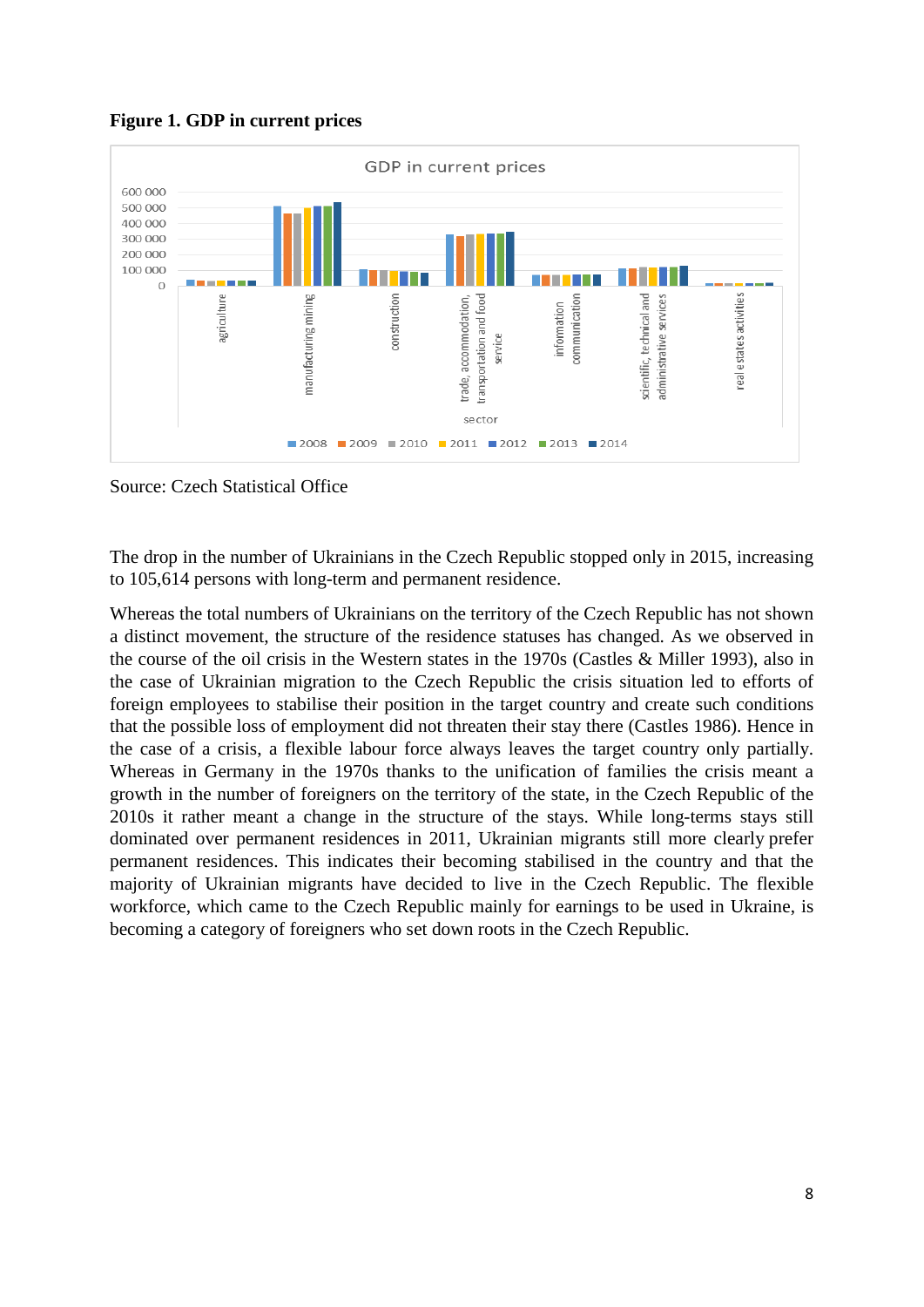

**Figure 2. Ukrainians in the Czech Republic 1994-2015**

Source: Czech Statistical Office

**Figure 3. Ukrainians in the Czech Republic: long-term and permanent stay**



Source: Czech Statistical Office

## <span id="page-8-0"></span>**3. Acquisition of Czech citizenship by Ukrainians**

The increasing tempo of stabilisation of citizens of Ukraine within the Czech Republic is also apparent in the growing interest in citizenship of the Czech Republic. The number of citizenships of the Czech Republic granted to foreigners from Ukraine rises permanently, regardless of whether the number of Ukrainians in the Czech Republic increases or declines.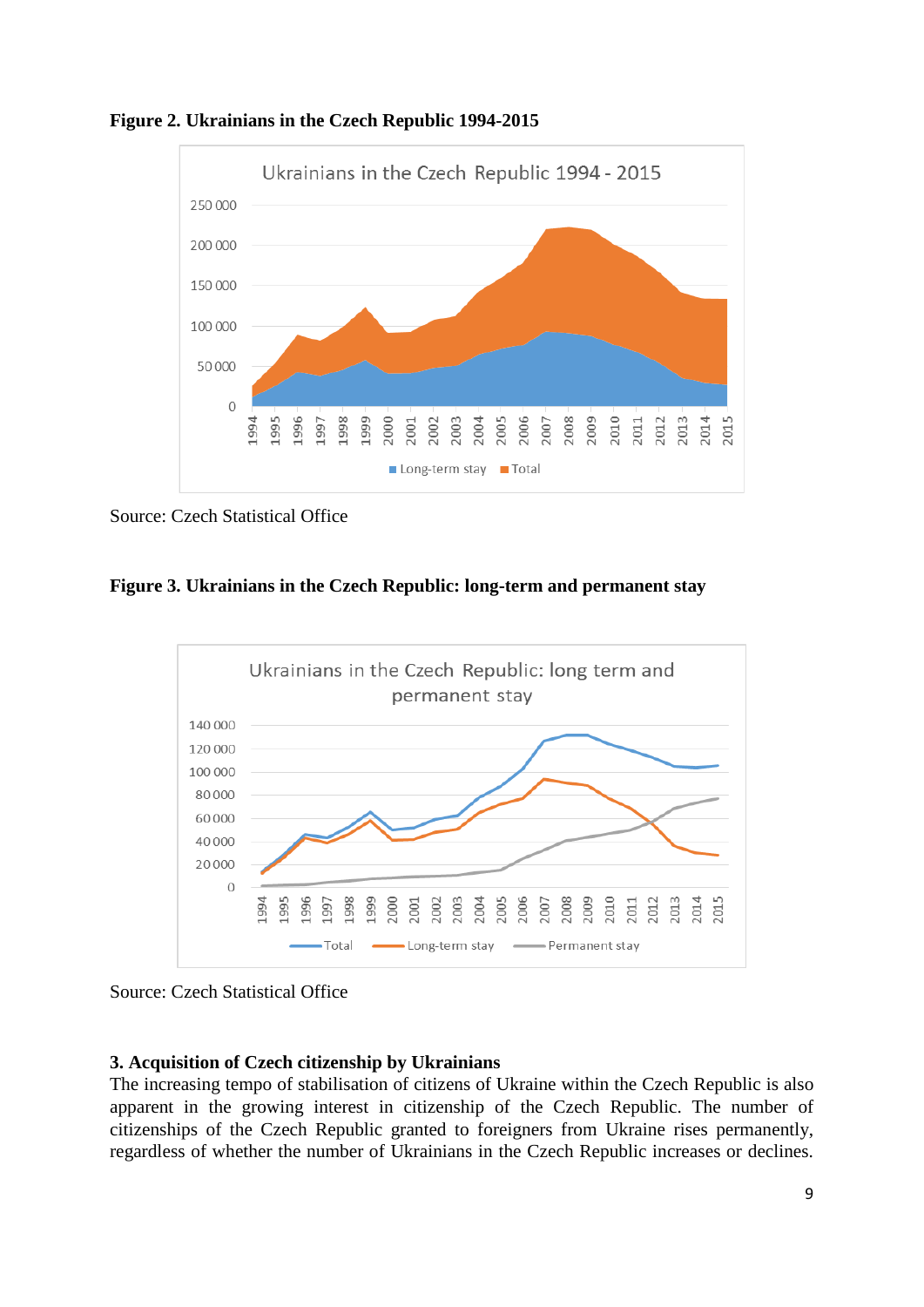A rapid growth in the number of citizenships granted was recorded especially in 2014. Whereas the number of citizenships of the Czech Republic granted to former citizens of Ukraine fluctuated below the threshold of 500 people annually up to 2008, it rose to an average of 576 persons annually in 2009–2013. In 2014, the number of citizenships granted jumped to 2,075.

The reasons for the increasing interest in the granting of citizenship could be political, economic and pragmatic. Naturally, the numbers of citizenships granted are not connected only with the interest of the citizens of a given state, but particularly also with the policy of the Czech state in the given area. The new Act No. 186/2013 Coll. on state citizenship of the Czech Republic and on the amendment of some acts, which came into effect on 1 January 2014, is mainly connected with this. The new wording of the act allows dual citizenship, which was granted only in exceptional cases in the previous version (Zákon č. 186/2013, Sb.).The numbers of citizenships granted to the citizens of Ukraine in 2002–2014 are summarised in the following graph.



**Figure 4. Czech citizenship granted to (former) Ukrainian citizens** 

Source: Czech Statistical Office

## <span id="page-9-0"></span>**4. Applications for international protection in the Czech Republic by Ukrainian citizens**

A tense political situation usually projects itself most clearly in the migration of refugees. The Czech Republic does not currently neighbour any country which could be the source of refugees. It only borders other states of the European Union, and so is reachable by applicants for international protection mainly by air. This is also one of the reasons for which the number of asylum seekers in the Czech Republic has not been high in recent years. Compared to the number of applicants for international protection at the beginning of the 21st century, the number at the end of its first decade has significantly declined. The number of applicants for international protection in the Czech Republic is illustrated in the following graph.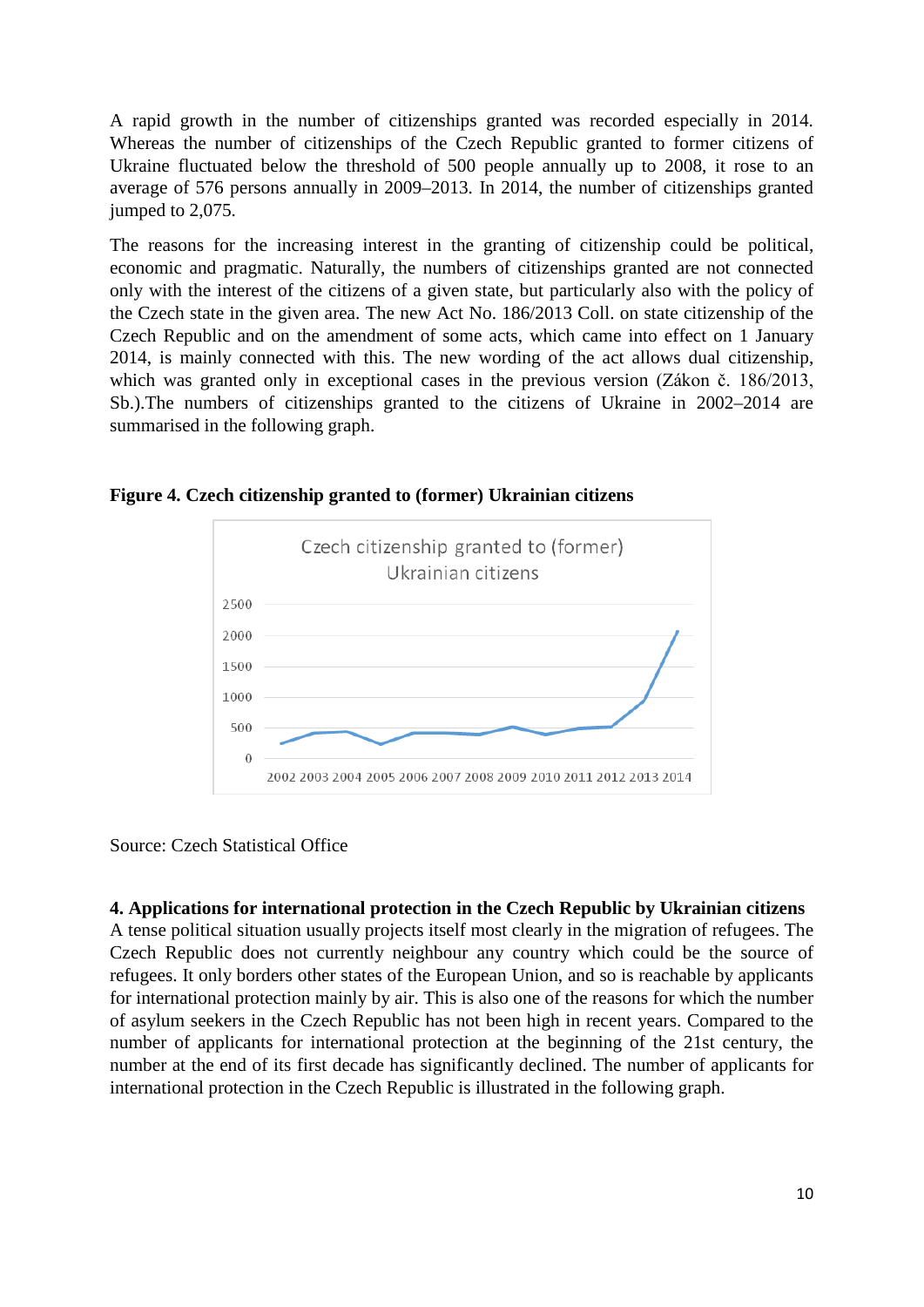

**Figure 5. Number of applicants for international protection 1990-2015**

Source: Ministry of Interior of the Czech Republic

It is clear from the graph that the highest number of applicants for asylum came between 1998 and 2004. This large number of applicants came from Ukraine, but also from Slovakia, Romania, Russia, Georgia, Vietnam, and other countries. The vast majority of these requests were seen to be unjustified. Particularly the requests just after the beginning of the 21st century were to a certain degree motivated by the introduction of visa requirements for the countries of the former Soviet Union on the part of the Czech Republic, and thus complicated the access from those countries to the Czech labour market. In 2014 there was again an increase in Ukrainian applicants, but the success rate of the requests also increased and some of them were judged to be justified.

**Figure 6. International protection of Ukrainian citizens in Czech Republic 1998-2015** 



Source: Ministry of Interior of the Czech Republic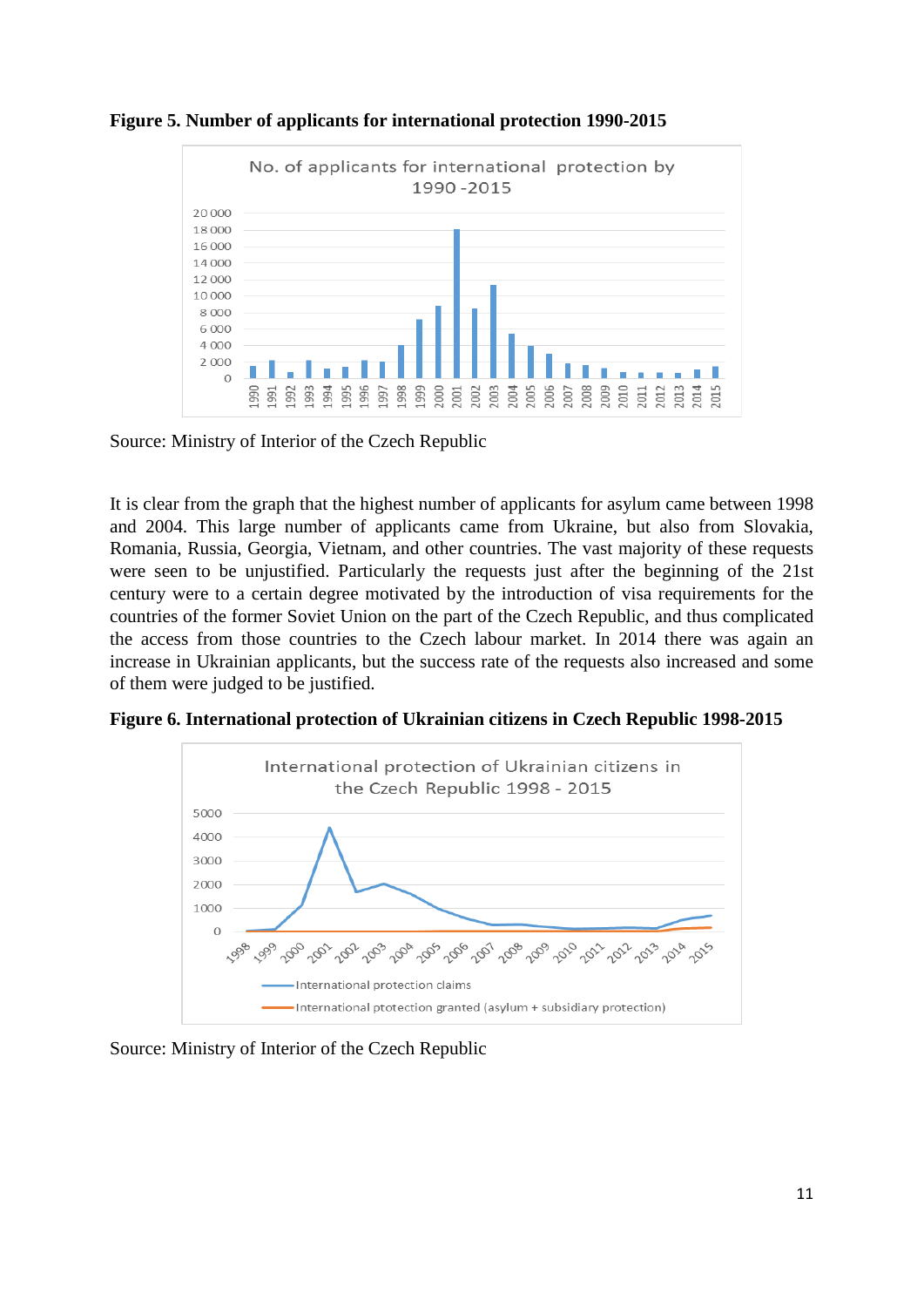| Year | International     | Asylums        | $\%$ |
|------|-------------------|----------------|------|
|      | protection claims | granted        |      |
| 1998 | 43                | 0              | 0.0  |
| 1999 | 94                | 1              | 0.8  |
| 2000 | 1,145             | 7              | 0.6  |
| 2001 | 4,419             | 3              | 0.0  |
| 2002 | 1,676             | $\overline{2}$ | 0.1  |
| 2003 | 2,043             | 6              | 0.2  |
| 2004 | 1,600             | 5              | 0.3  |
| 2005 | 987               | 9              | 0.9  |
| 2006 | 571               | 31             | 5.4  |
| 2007 | 293               | 19             | 6.5  |
| 2008 | 321               | 17             | 5.3  |
| 2009 | 203               | 9              | 4.4  |
| 2010 | 115               | 11             | 9.6  |
| 2011 | 152               | 9              | 5.9  |
| 2012 | 174               | $\overline{7}$ | 4.0  |
| 2013 | 146               | 9              | 6.2  |
| 2014 | 515               | 25             | 4.9  |
| 2015 | 694               | $\overline{7}$ | 1.0  |

**Tab. 1. International protection claims of Ukrainian citizens and number of asylum cases granted in 1998–2015**

Source: Ministry of Interior of the Czech Republic

The repeated increase in applications for international protection on the part of Ukrainian citizens is clear from the table. We can also observe continual growth of a number of successful asylum claimants. In 2015 a relatively low number of asylums were granted, but this was because the administrative authorities of the Czech Republic after judging the individual requests evaluated some of the cases as adequate for the provision of subsidiary protection. In 2014 it was 119 cases, and in 2015 it was 174 cases. In the period of January– June 2016 citizens of Ukraine in the Czech Republic submitted another 41 requests for international protection.

#### <span id="page-11-0"></span>**5. Migration of compatriots from Ukraine to the Czech Republic**

The cooperation of the state in the resettlement of persons of demonstrably Czech origin to the Czech Republic was applied to the greatest extent just after the Second World War, when large groups of the population of Czech origin resettled in the former Czechoslovakia from the neighbouring states and further large groups of ethnic Czechs from Romania, former Yugoslavia and other countries. One of the most numerous groups migrating to the Czech Republic from abroad after 1945 were the so-called Volhynian Czechs from Western Ukraine, whose ancestors went to Ukraine to manage farms in the second half of the 19th century (Valášková et al. 1997). Other compatriots from Ukraine and also other areas of the former Soviet Union resettled in the Czech Republic in the course of the 1990s and in the first decade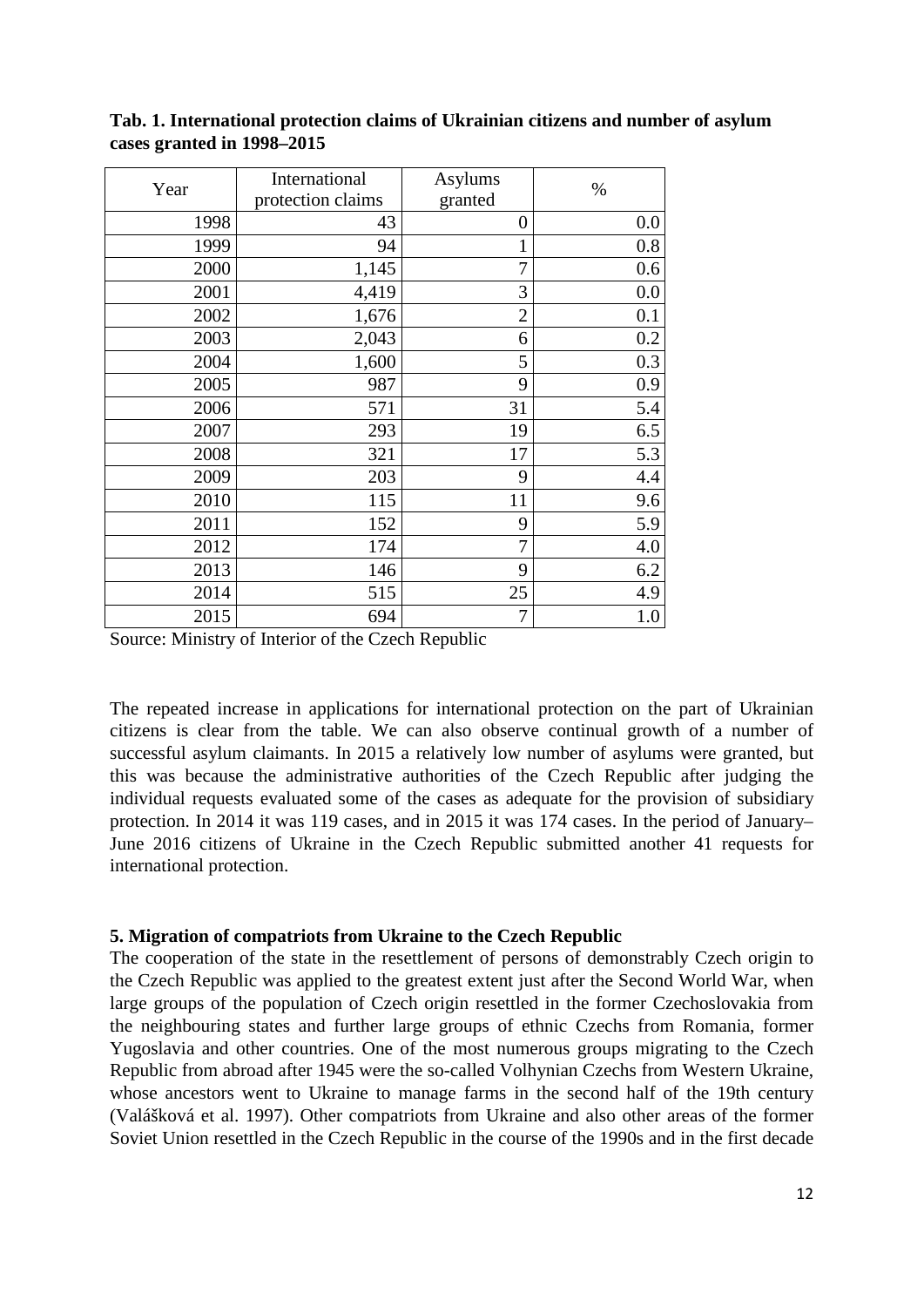of the 21st century. The Ministry of Interior of the Czech Republic offers a brief overview on its website of the course of the individual migration waves.<sup>[5](#page-12-1)</sup>

As of mid-August 2006, the assistance of the compatriots on the part of the Czech state in connection with the military conflict in Ukraine in 2014–2015 had not yet been summarised on the pages of the Ministry of Interior of the Czech Republic. It is clear from the press and from interviews which I conducted with resettled compatriots and assisted persons from the Czech institutions (August 2015) that the first 140 compatriots came to the Czech Republic in March 2015, followed by more that same year. The preparations for the arrival of the compatriots aroused discussions in the press and the attention of the public. Commentators speculated as to why these people search for refuge in the Czech Republic, from what regions they come, how many people are interested in resettling etc. (Bernkopf 2014; Štráfeldová, 2014).

However, as it later turned out, it was not an extensive exodus, and the public and media soon lost interest in the removal of individual compatriot families. At present we can say that approximately 500 compatriots have resettled from Ukraine with their family members in the Czech Republic since the beginning of the conflict. The group travelled by bus or their own cars, and residence was arranged for them in Czech hotel facilities until they found their own housing and work with the aid of the state officials and NGOs. Immediately upon arrival in the Czech Republic, the compatriots also received permits for permanent residence.

Especially those people who did not move from areas where military clashes occur regularly visit their original places of residence or consider which place of residence they prefer considering their work and personal options. The current migration and communication possibilities provide space for living in more places, and it is likely that many of the compatriots from Ukraine take advantage of this opportunity.

#### <span id="page-12-0"></span>**Conclusions**

The armed conflict in Ukraine, despite its seriousness and destabilising consequences, did not distinctly effect changes in the migration situation in the Czech Republic. The number of people with Ukrainian state citizenship interested in acquiring international protection in the Czech Republic increased, but not significantly. Their applications were not frequently evaluated as justified for the granting of asylum, but some of the applicants were provided with subsidiary protection. The military clashes influenced non-asylum migration only in an indirect way. This type of migration reacts rather to the labour market. However, in 2014– 2015 increased interest was recorded in the granting of citizenship of the Czech Republic or at least in acquiring permanent residence, which provides more stability to people with Ukrainian citizenship on the territory of the Czech Republic, gives them social assurance and brings them closer to the position of the citizens of the Czech Republic more distinctly than the granting of long-term residence.

The government of the Czech Republic at the end of 2014 reacted to the increased interest of the compatriots in resettlement from Ukraine to the Czech Republic, and in 2015 and 2016 there was an assisted resettlement of several hundred compatriots by the state. However, not

<span id="page-12-1"></span><sup>&</sup>lt;sup>5</sup> The Ministry of Interior of the Czech Republic on its website has divided the resettles into four waves. See http://www.mvcr.cz/clanek/integrace.aspx?q=Y2hudW09NA%3d%3d (accessed 8 August 2016).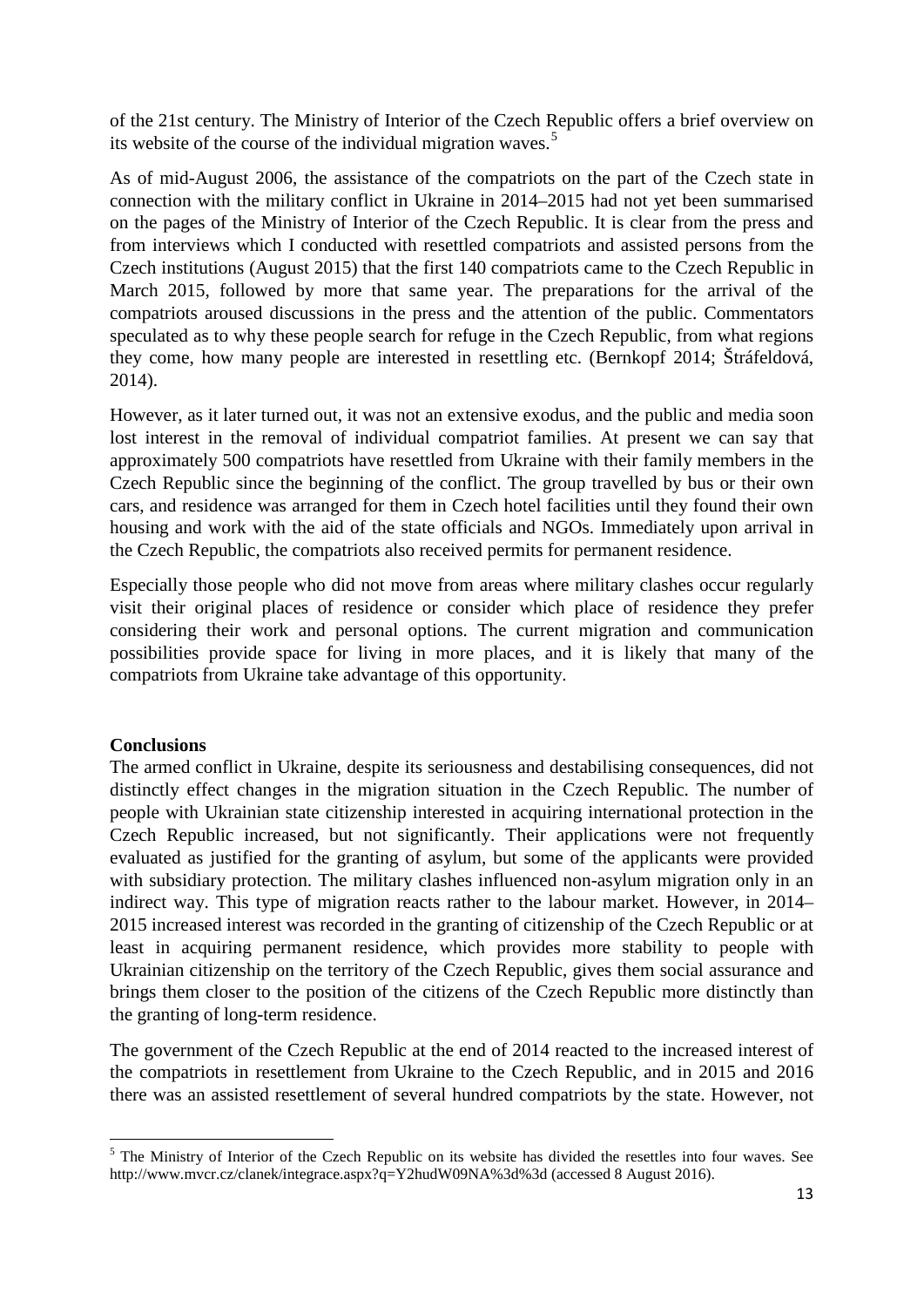even in this case was it a mass exodus, but rather an acceleration of the process of the resettlement of the offspring of Czech immigrants from Eastern Europe back to the places of the origin of their ancestors, which takes place long-term not only to the Czech Republic, but also to Germany, Poland and other countries.

The citizens of Ukraine in the Czech Republic, members of the Ukrainian minority in the Czech Republic and the Czech compatriots in Ukraine, also reacted to the military situation with the form of the social activities, increased mutual solidarity and the need to articulate their common ties transparently. Two new Czech compatriot societies emerged in 2015 in Ukraine, and altogether in recent decades we have observed five new Czech associations, which expands the number of the existing 19 social compatriot groupings.<sup>[6](#page-13-0)</sup> In the Czech Republic, the Ukrainian initiative lists 26 associations, which have mainly developed cultural, educational and publication activities, but also express solidarity with the affected areas and also organise material aid for them.<sup>[7](#page-13-1)</sup>

<span id="page-13-0"></span><sup>6</sup> See http://www.mzv.cz/jnp/cz/zahranicni\_vztahy/krajane/krajane\_ve\_svete/adresare/adresareukrajina\_adresar\_krajanskych\_spolku.html (accessed 9 August 2016). <sup>7</sup> http://www.ukrajinci.cz/cs/diaspora-cr/ (accessed 9 August 2016).

<span id="page-13-1"></span>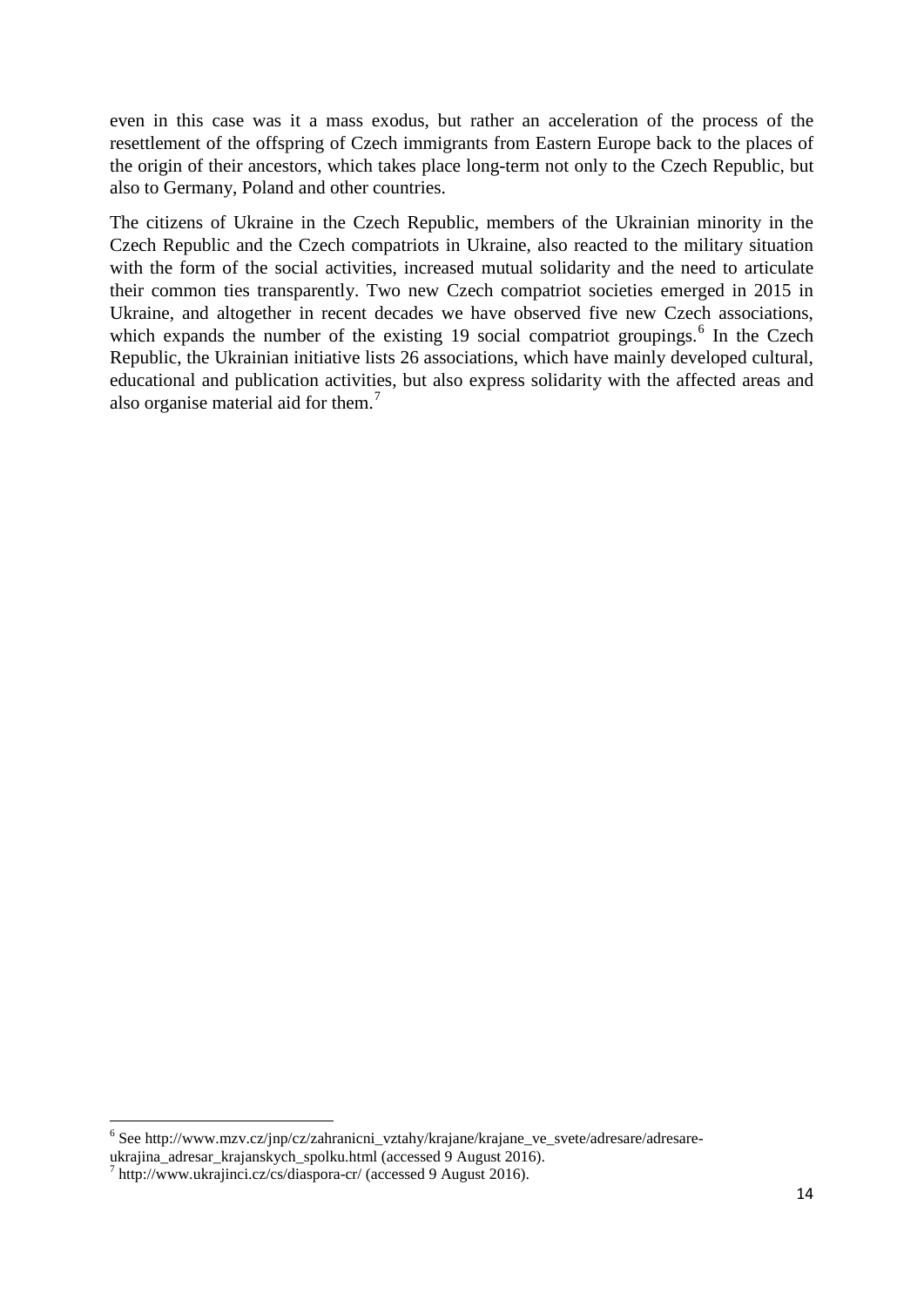#### <span id="page-14-0"></span>**References**

- Bernkopf, J. 2014. Pohled z Ukrajiny: Seznam "Zemanových" krajanů vzbuzuje pochybnosti. [A View from Ukraine: Register of "Zeman" compatriots raises doubts] [Online] Available at: http://zpravy.idnes.cz/navrat-volynskych-cechu-do-ceske-republiky-fk6- /zahranicni.aspx?c=A141003\_130938\_zahranicni\_jav (accessed 28 March 2015).
- Castles, S. 1986. The Guest Workers in Western Europe An Obituary. *International Migration Review*, 4: 761–778.
- Castles, S. & Miller, M. 1993. *The Age of Migration. International Population Movements in the Modern World.* London: MacMillan Press.
- Cizinci, 2015. *Cizinci v České republice 2015.* [Foreigners in the Czech Republic] Praha: Český statistický úřad.
- Drbohlav, D. & Valenta, O. 2014. Czechia: the main immigration country in the V4. In: Á. Erőss & D. Karácsonyi (eds) *Discovering Migration Between Visegrad Countries and Eastern Partners.* Budapest: HAS RCAES Geographical Institute: 41-71.
- Haišman, T. & Trombík, P. 1998. Uprchlictví v České republice [Refugees in the Czech Republic]. In: T. Šišková (ed.) *Výchova k toleranci a proti rasismu* [Education for tolerance and against racism] *.* Praha: Portál: 43–47.
- Janská, E. 2015. Transnacionalismus a pracovní migranti: typologie remitujících Ukrajinců v Česku, resp. Praze. [Transnationalism and migrant workers: typology remitting Ukrainians in the Czech Republic, respectively in Prague] In: D. Drbohlav (ed.) *Ukrajinská pracovní migrace v Česku: migrace - remitence – rozvoj* [Ukrainian labour migration in the Czech Republic: migration - remittances – development]*.* Praha: Univerzita Karlova: 123–136.
- Jaroszewicz, M. 2015. The Migration of Ukrainians in Times of Crisis. In: *OSW Newsletter*: https://www.osw.waw.pl/en/publikacje/osw-commentary/2015-10-19/migrationukrainians-times-crisis (accessed 25 October 2016).
- Leontiyeva, Y. 2014. Ukrainian Migration to Europe: Policies, Practices and Perspectives. *Central and Eastern European Migration Review,* 3(1): 5–10.
- Leontiyeva, Y. 2014. The Education–Employment Mismatch among Ukrainian Migrants in the Czech Republic. *Central and Eastern European Migration Review*, 3(1): 63–84.
- MVČR 2015. *International Protection in the Czech Republic: annual statistical overview.*  Praha: Ministry of Interior of the Czech Republic.
- MZV ČR, 2014. *Krajané na Ukrajině* [Compatriots in Ukraine] [Online] Available at: http://www.mzv.cz/jnp/cz/udalosti\_a\_media/fakta\_a\_data\_k\_aktualitam/x2014\_10\_03\_kr ajane\_na\_ukrajine.html (accessed 6 August 2016).
- Štráfeldová, M. 2014. *Čeští krajané v ukrajinském Čechohradě se nacionalismu svých sousedů nebojí. Český rozhlas* [Czech compatriots in the Ukrainian Čechohrad are not afraid of their neighbors nationalism. Czech radio]. [Online] Available at: http://whttp://www.rozhlas.cz/krajane/clanky/\_zprava/cesti-krajane-v-ukrajinskemcechohrade-se-nacionalismu-svych-sousedu-neboji--1359609 (accessed 28 March 2015).